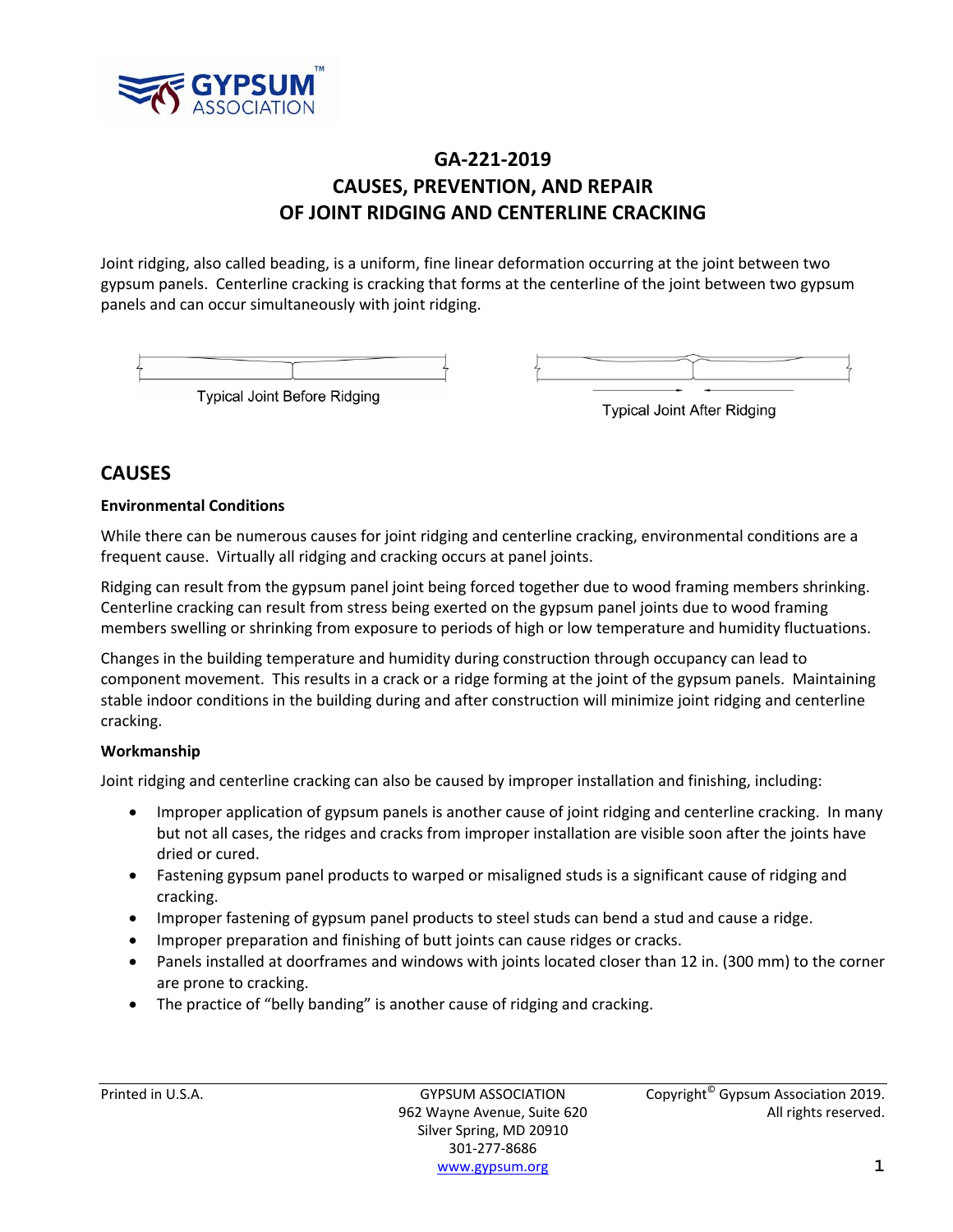# **GA‐221‐2019 CAUSES, PREVENTION, AND REPAIR OF JOINT RIDGING AND CENTERLINE CRACKING**



**Typical Ridge From Warped/Misaligned Framing** **Typical Ridge From Bent Framing**

### **PREVENTION**

### **Environmental**

Heavy loads need to be in place prior to initiating the finishing of joints to minimize the potential for ridging and cracking:

- Roofing materials should be evenly distributed on the roof framing.
- Large plumbing items such as bathtubs should be in place.
- Heavy mechanical assemblies such as heating equipment and air conditioners should also be installed.

Room temperature shall be maintained at not less than 40°F (4°C) when mechanically attaching gypsum panel products. Room temperature shall be maintained at not less than 50°F (10°C) for adhesive application of gypsum panel products and during the application of joint treatment, texturing, and decoration. When a temporary heat source is used, the temperature shall not exceed 95°F (35°C) in any given room or area. Provide adequate and continuous ventilation in the work area to control humidity during installation and drying or curing of joint compounds.

When taping and finishing of gypsum panel products is completed, room temperature shall be maintained above 50°F (10°C) and below 95°F (35°C) to minimize movement of building materials.

### **Workmanship**

Inspect framing for warped or twisted studs, proper alignment, and proper spacing to identify areas with the potential for ridging or cracking. Proper procedures and workmanship during installation of framing and during installation of gypsum panels will minimize issues due to misaligned framing.

The use of resilient channels in ceiling construction allows the underlying joists and trusses to move without transferring compression and expansion forces directly to gypsum panel products.

Joints between the tapered edges of adjacent gypsum panels will typically be more crack‐resistant than end (butt) joints. Gypsum panel edges are tapered and designed to be filled with joint compound and tape, while cut ends (whether field‐cut or factory‐cut) are essentially square ends. End joints can be strengthened and the potential for cracking can be minimized by beveling adjoining panel ends before installation. Bevel panel ends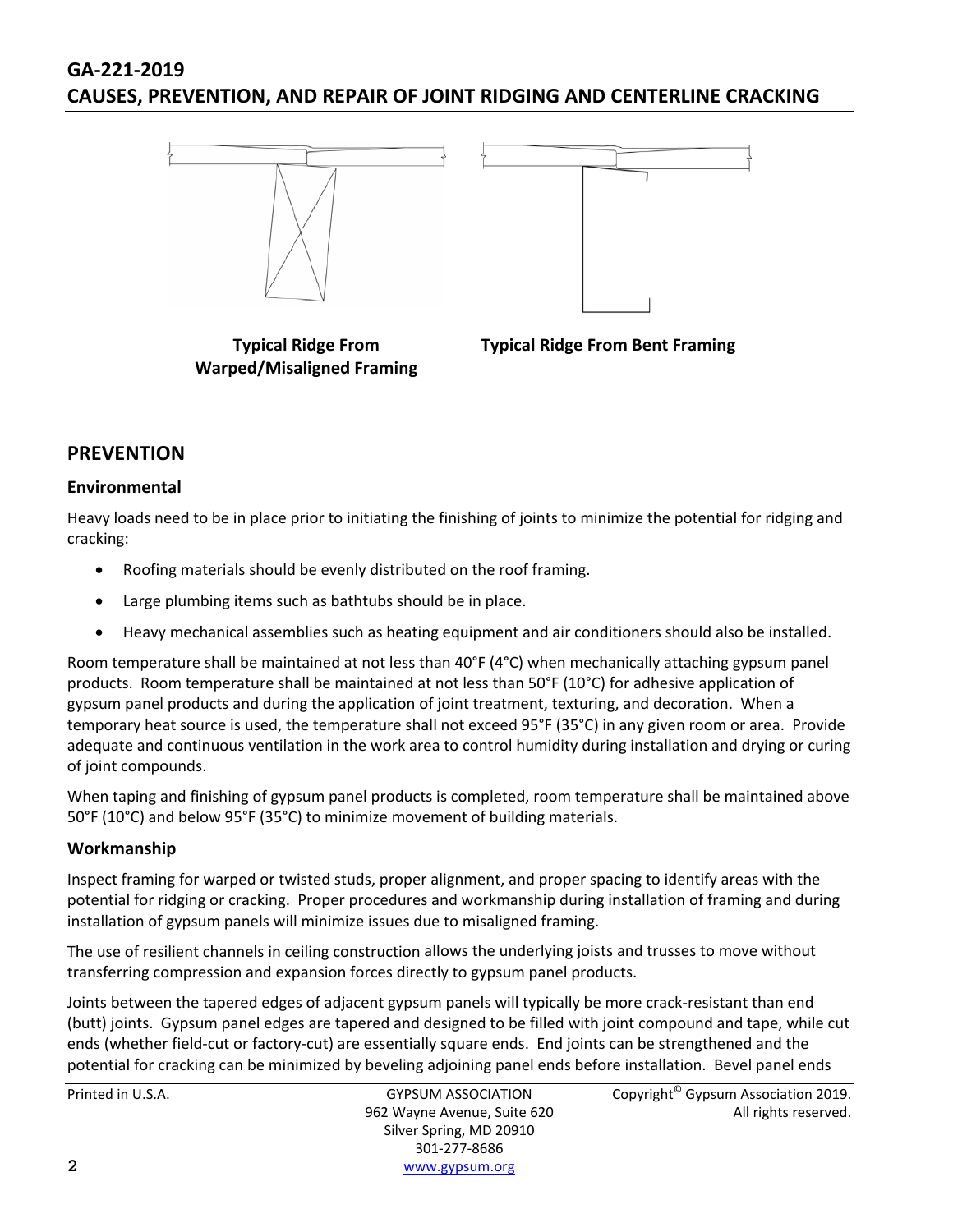## **GA‐221‐2019 CAUSES, PREVENTION, AND REPAIR OF JOINT RIDGING AND CENTERLINE CRACKING**

approximately 1/8 in. (3 mm) at a 45° angle using a sharp utility knife and remove any loose paper prior to installation. Gypsum panel ends should be in moderate contact. Prefill any gap with joint compound and allow to dry or prefill with setting compound and allow to set. Apply compound and joint tape in the same manner as for tapered joints.



**Tapered‐Edge to Flat‐Edge Joint Showing Ridging**

### **"Belly Banding"**

The widespread use of "belly bands," also referred to as "rips," should be avoided. Belly bands are typically used in walls over 8 feet (2440 mm) in height where two courses of gypsum panels are applied horizontally at right angles to the studs. For more information on belly bands, refer to GA‐255 *Guidance on the Use of Panel Rips*.

### **REPAIRS**

In order to allow a wall or ceiling system to stabilize, it is recommended that repairs not begin until the building has gone through at least one complete heating/cooling cycle, typically one year. Repairs should only be undertaken in a warm, dry environment. Repairs to drywall tape and joint compound are subject to re‐cracking or re‐ridging if:

- The building is not properly conditioned during the repair period,
- The building is left unconditioned for extended periods of time, or
- The underlying source of movement is not properly mitigated.

If a structure has been properly conditioned and ridges or cracks appear again after repairs, please consult with industry professionals in your area to discuss alternate repairs beyond drywall finishing products, which are cosmetic in nature.

### **Repair of Ridging**

If a ridge is due to continuing expansion and contraction or structural movement of the building, a control joint or *alternate repair may be required.* Lightly sand the ridge down, taking care not to damage the embedded joint‐ reinforcing tape. Apply joint compound to the area being treated, feathering as wide as necessary to create an essentially flat surface. *If the joint tape is damaged, the damaged tape and joint compound must be removed* and the joint re-taped and finished, feathering as wide as necessary to create an essentially flat surface (see *Finishing).*

### **Repair of Cracking**

If a crack is due to continuing expansion and contraction or structural movement of the building, a control joint or *alternate repair may be required.* Widen the crack and remove any loose tape and chipped compound. Sand the area to remove any residual loose materials. Prefill the crack with joint compound and allow to dry or prefill with setting compound and allow to set. Apply compound and joint tape, feathering as wide as necessary to create an essentially flat surface (see Finishing).

Silver Spring, MD 20910 301‐277‐8686 **3** www.gypsum.org

Printed in U.S.A. **GYPSUM ASSOCIATION** Copyright<sup>©</sup> Gypsum Association 2019. 962 Wayne Avenue, Suite 620 All rights reserved.